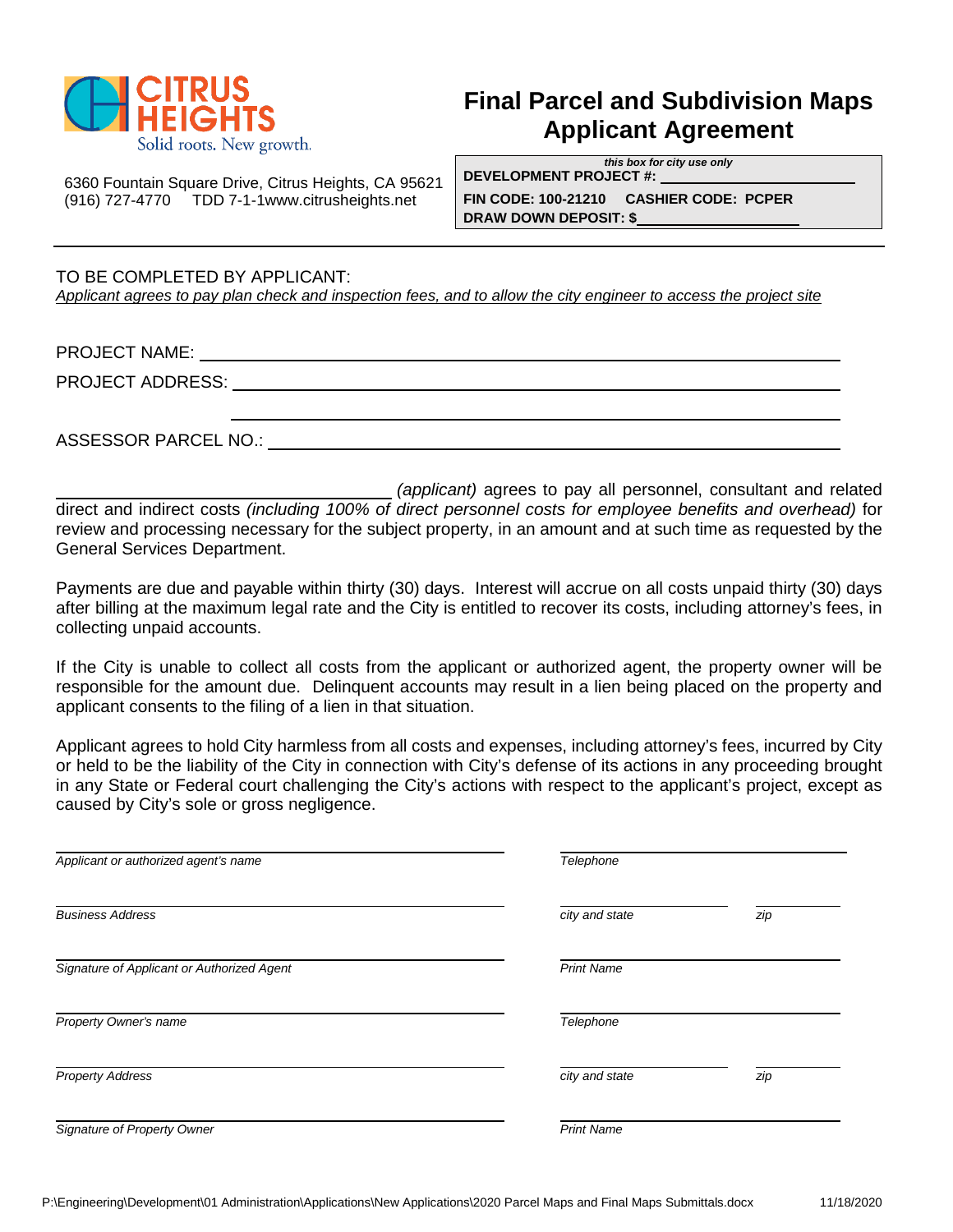

| $CITY # \n\n$                                                                                                                                                                                                                          |                                                                                                                                                                                                                                      |                                                                                                                                                                                                                                                        |  |
|----------------------------------------------------------------------------------------------------------------------------------------------------------------------------------------------------------------------------------------|--------------------------------------------------------------------------------------------------------------------------------------------------------------------------------------------------------------------------------------|--------------------------------------------------------------------------------------------------------------------------------------------------------------------------------------------------------------------------------------------------------|--|
| <b>Contact Information:</b>                                                                                                                                                                                                            |                                                                                                                                                                                                                                      |                                                                                                                                                                                                                                                        |  |
|                                                                                                                                                                                                                                        |                                                                                                                                                                                                                                      |                                                                                                                                                                                                                                                        |  |
|                                                                                                                                                                                                                                        |                                                                                                                                                                                                                                      |                                                                                                                                                                                                                                                        |  |
| APPLICANT/AGENT<br>Name                                                                                                                                                                                                                | <u> 1989 - Johann Harry Harry Harry Harry Harry Harry Harry Harry Harry Harry Harry Harry Harry Harry Harry Harry</u>                                                                                                                | OWNER (if different from applicant)<br>Name<br><u> The Communication of the Communication of the Communication of the Communication of</u>                                                                                                             |  |
| <u> 1989 - Johann Stoff, amerikansk politiker (d. 1989)</u><br>Email                                                                                                                                                                   | <u>and the contract of the contract of the contract of the contract of the contract of the contract of the contract of the contract of the contract of the contract of the contract of the contract of the contract of the contr</u> | Phone<br><u> 1980 - Jan Sterner, mars andrew Maria et al. (</u><br>Email                                                                                                                                                                               |  |
| <b>ENGINEER</b><br>Name                                                                                                                                                                                                                |                                                                                                                                                                                                                                      | <b>ARCHITECT (Commercial Project)</b><br>Name<br><u> 1980 - John Stone, amerikansk politiker (</u>                                                                                                                                                     |  |
| <u> 1989 - Johann Barn, mars ann an t-Èireann an t-Èireann an t-Èireann an t-Èireann an t-Èireann an t-Èireann an </u><br>Email                                                                                                        | <u> 1989 - Johann Barn, fransk politik fotograf (d. 1989)</u>                                                                                                                                                                        | Phone<br><u>and the state of the state of the state of the state of the state of the state of the state of the state of the state of the state of the state of the state of the state of the state of the state of the state of the state</u><br>Email |  |
| <b>INVOICING INFORMATION:</b>                                                                                                                                                                                                          |                                                                                                                                                                                                                                      |                                                                                                                                                                                                                                                        |  |
| APPLICANT<br>(Circle one)                                                                                                                                                                                                              | <b>OWNER</b>                                                                                                                                                                                                                         |                                                                                                                                                                                                                                                        |  |
| Name<br>Address and the contract of the contract of the contract of the contract of the contract of the contract of the contract of the contract of the contract of the contract of the contract of the contract of the contract of th |                                                                                                                                                                                                                                      |                                                                                                                                                                                                                                                        |  |
| Phone<br>Email                                                                                                                                                                                                                         |                                                                                                                                                                                                                                      |                                                                                                                                                                                                                                                        |  |